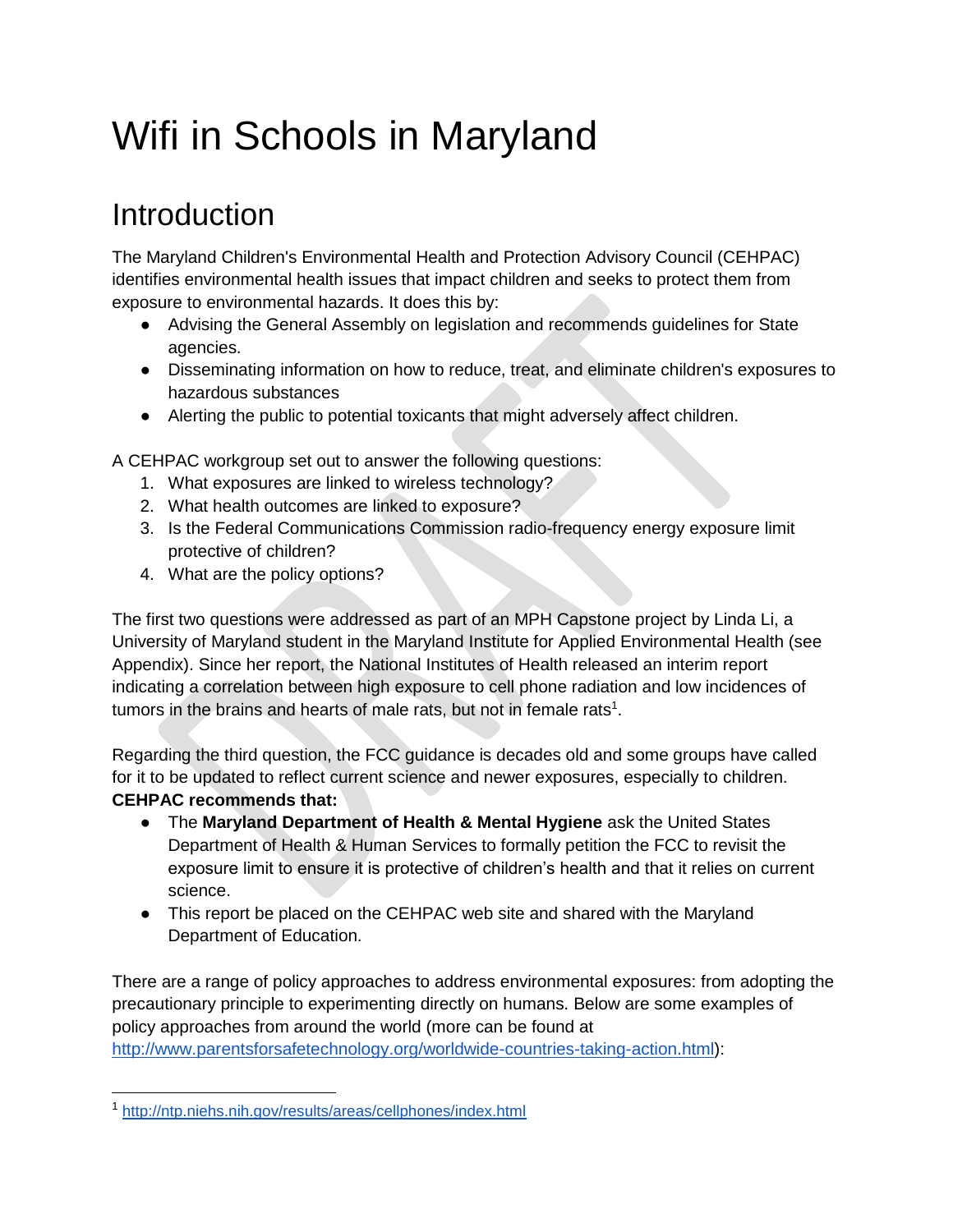- In 2015, France banned wifi in nursery schools and ruled that routers in schools for children up to 11 should be turned off when not in use for pedagogic purposes.
- In [Vitoria City, Spain c](http://www.elmundo.es/pais-vasco/2015/09/26/5606c8eaca4741a7658b4590.html)itizens will be informed of the location of wireless transmitters are in civic centers and municipal buildings.
- In [Israel, the Ministry Of Education i](http://cms.education.gov.il/EducationCMS/Applications/Mankal/EtsMedorim/3/3-6/HoraotKeva/K-2013-3-3-6-11.htm)ssued guidelines limiting wifi in schools including.
	- Preschool through 2nd grade have banned the use of wireless networks.
	- A hard wired direct cable connection is required if the teacher has a computer in the class. Magnetic fields below 4MG are being reduced.
	- In third and fourth grade class internet is restricted to 3 hours per week.
- [The German Federal Ministry for Radiation Protection](http://translate.google.com/translate?hl=en&sl=de&u=http://www.icems.eu/docs/deutscher_bundestag.pdf&prev=/search%3Fq%3DThe%2BGerman%2BFederal%2BMinistry%2Bfor%2BRadiation%2BProtection%2B%255BDas%2BBundesamt%2Bf%25C3%25BCr%2BStrahlenschutz%255D%2Brecommends,%2Bthat%2Bin%2Bview%2Bof%2Bthe%2Bregulated%2Blimits%2Bsupplementary%2Bprecautionary%2Bmeasures%2Bsuch%2Bas%2Bwired%2Bcable%2Balternatives%2Bare%2Bto%2Bbe%2Bpreferred%2Bto%2Bthe%2BWLAN%2Bsystem%2BAlso%2Bthe%2Bquestion%2Babout%2Bthe%2Bage-dependent%2Benergy%2Babsorption%2Band%2Benergy%2Bdistribution%2Bhas%2Bnot%2Byet%2Bbeen%2Bsatisfactorily%2Banswered.%2BThis%2Bstatement%2Bled%2Bthe%2BBavarian%2BLandtag%2Bto%2Bissue%2Ba%2Brecommendation%2Bto%2Bschools%2Bin%2Bwhich%2Bthe%2Bschools%2Bare%2Bcalled%2Bupon%2Bto%2Bavoid%2BWLAN,%2Bif%2Bpossible.%26client%3Dfirefox-a%26hs%3DL7e%26rls%3Dorg.mozilla:en-US:official%26channel%3Dsb) states,"supplementary precautionary measures such as wired cable alternatives are to be preferred to the WLAN system."

## Recommendations

The report on exposures and health effects from Linda Li shows that the research is still inconclusive. While scientists work to answer questions about the impact of wifi on children's health, CEHPAC recommends limiting exposures as much as feasibly practical<sup>2</sup>, without negatively impacting education. Science has yet to determine if the following recommendations will reduce exposure; however they are based on principles of industrial hygiene and occupational health. **These recommendations should be re-visited by CEHPAC on an biannual basis**.

- The Maryland Department of Education should:
	- consider using wired devices.
		- Where classrooms are powered, but without wired access to the school networks, a centralised switch and dLAN units can provide a reliable and secure form of networking for as many laptops as necessary without any microwave electromagnetic field exposure.
		- If a new classroom is to be built, or electrical work is to be carried out in an existing classroom, network cables can be added at the same time, providing wired network access with minimal extra cost and time.
	- have children place devices on desks to serve as barrier between the device and children's bodies.
	- $\circ$  locate laptops in the classroom in a way that keeps pupil heads as far away from the laptop screens (where the antennas are) as practicable.
	- consider using Kindles instead of tablets as they reduce eyestrain.
	- $\circ$  consider using a switch to shut down the router when it is not in use.
	- teach children to turn off wifi when not in use.
	- consider placing routers as far away from students as possible
- As schools add wifi to classrooms, the General Assembly should consider funding education and research on electromagnetic radiation and health.

<sup>&</sup>lt;sup>2</sup> Wifi in Schools Australia: Reducing EMR. [http://www.wifi-in-schools-australia.org/p/blog-page\\_13.html.](http://www.wifi-in-schools-australia.org/p/blog-page_13.html)